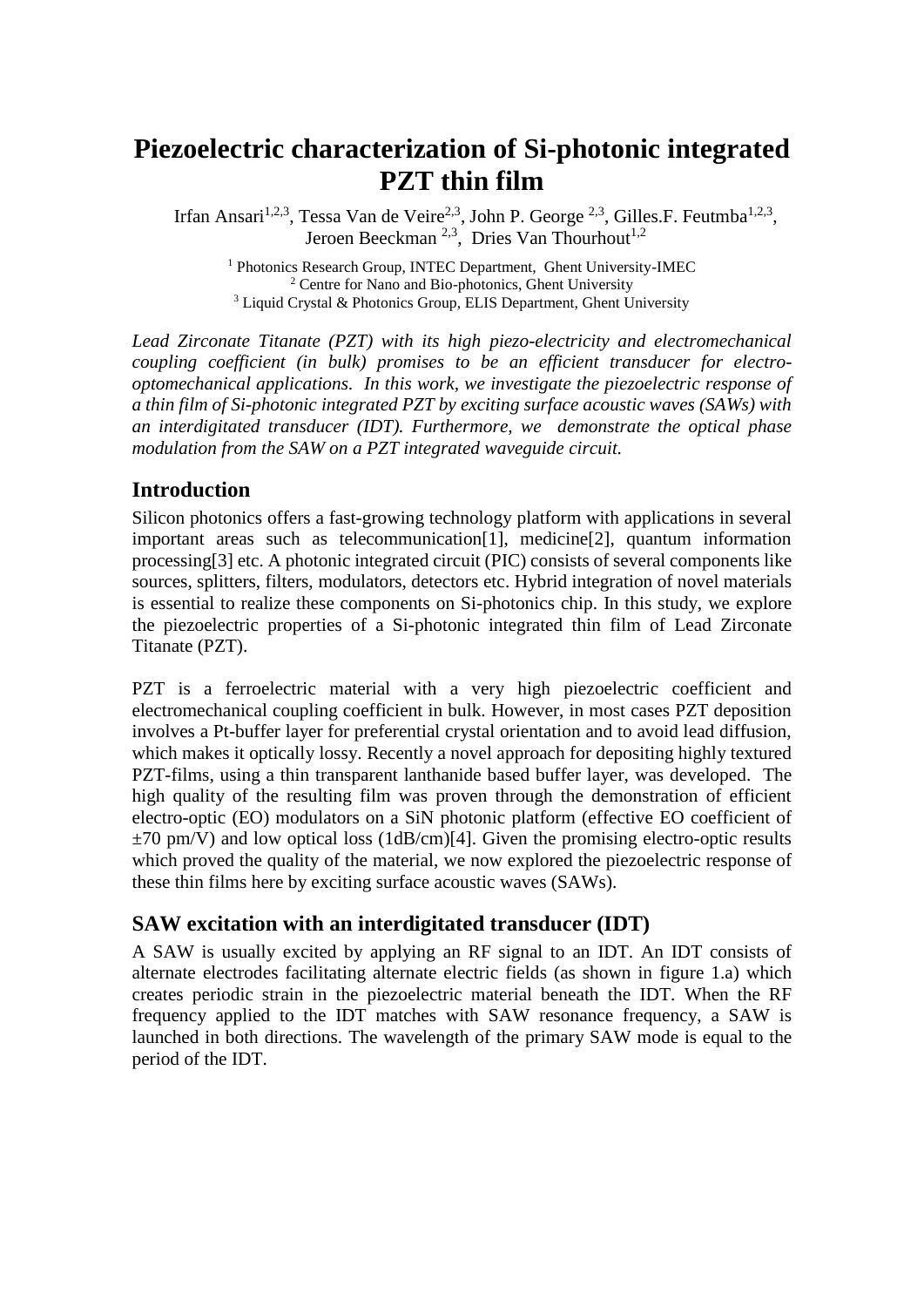

<span id="page-1-0"></span>*Figure 1 (a) Simulation of the Electric field distribution of IDT/PZT/Si device (cross-section) shows the alternating field polarity. (b) simulation of the electrically driven total displacement for an in-plane poled PZT layer (c-orientation). (c) simulated total displacement for an out-of-plane poled PZT layer (a-orientation). For the electromechanical simulation, an IDT of period 8 µm is excited with a 10 V AC signal of frequency equal to the mechanical eigen-frequency of the structure (SAW frequency).* 

In *[Figure 1](#page-1-0)*(a) we show the Comsol simulation of the electric field due to an applied AC signal on the IDT deposited on 200 nm of PZT on Si. In figure 1(b) and 1(c) we show the Comsol simulated mechanical displacement on applying an AC signal to the same device in different poling configuration. These simulation results prove that in order to have an effective excitation of SAW, PZT should be poled in the direction of the applied electric field (in-plane). To achieve that, we first fabricated a parallel rectangular electrodes on a PZT/Si sample by direct write lithography (DWL) and Ti/Au 20nm/350nm deposition. After poling the sample using these electrodes, next we fabricated the stand-alone IDT in the poled region. We characterized the SAW excitation by measuring the electrical reflection parameter  $S_{11}$  with a vector network analyzer (VNA) as shown in [Figure 2.](#page-1-1)



<span id="page-1-1"></span>*Figure 2 (a) Microscope image of IDT with period 12 µm (grey color), 6 periods are fabricated in between the poling electrodes (yellow color) with spacing of 80 µm. The poling voltage= 820V is applied for 40 minutes. (b)The electrical S<sup>11</sup> parameter shows a dip (corresponding to SAW excitation frequency) varying consistently with the IDT period. (c) The electrical S<sup>11</sup> response shows SAW excitation for the poled PZT, while unpoled PZT shows no such response, thus corroborating the conclusion from the simulation results.*

The biggest drawback of poling with the rectangular electrodes is that the IDT structure (e.g. period, number of periods etc.) has to be limited in order to fit in a given (limited) poling region. This limit makes this poling method impractical for integrated devices. Hence, we tested poling the PZT using the IDT itself. Now, due to the alternate poling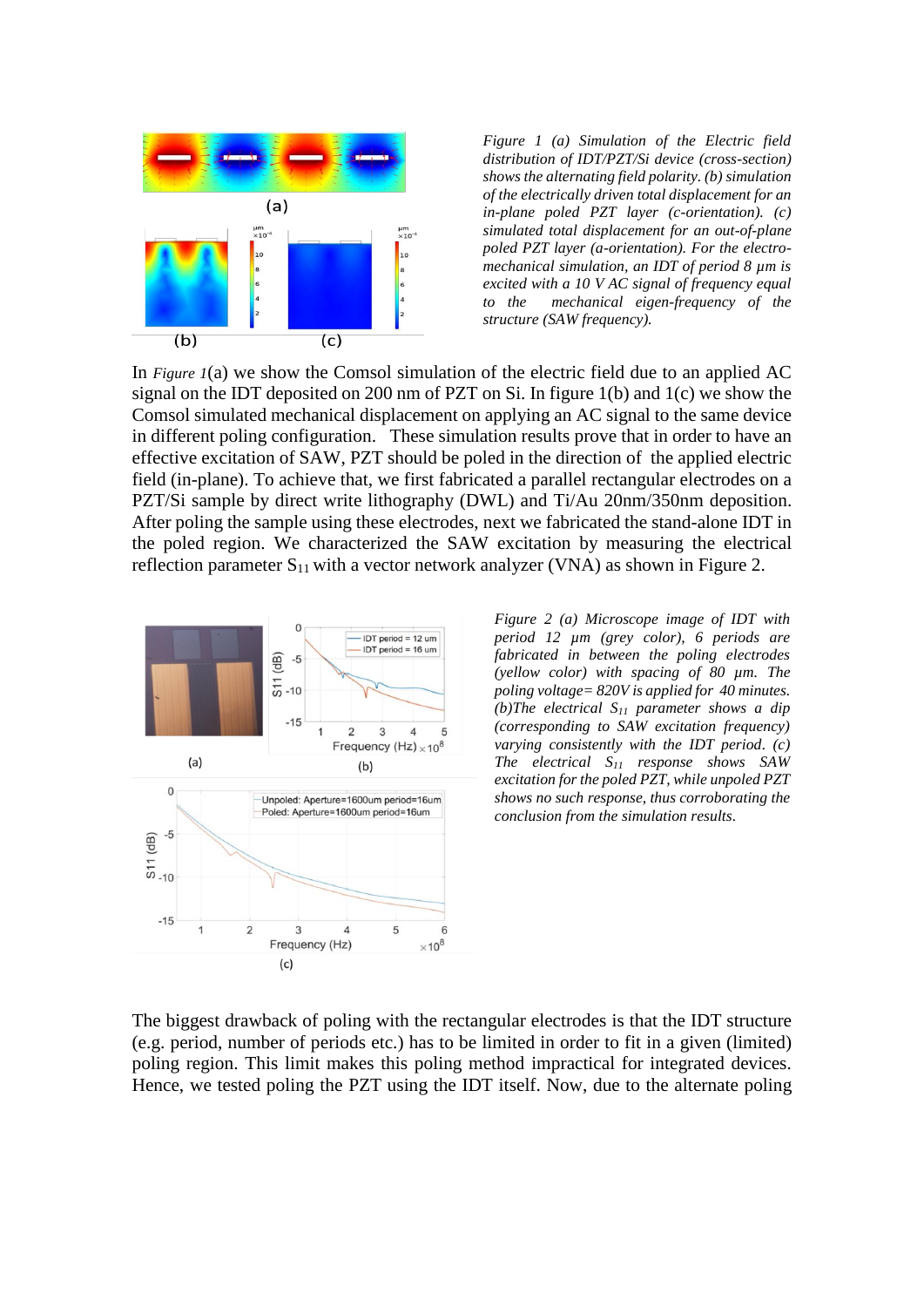direction in the neighboring electrodes, the SAW resonance frequency is supposed to double which we indeed observed in [Figure 3\(](#page-2-0)b), confirming the excitation of SAW.



<span id="page-2-0"></span>*Figure 3 (a) Microscope image of an IDT-IDT system. We apply a poling voltage on the IDT for 30-40 min. (b) S<sup>11</sup> shows that now for the IDT with period 12 µm, the SAW frequency has almost doubled (310MHz to 590 MHz). Further, the resonance frequency varies consistently with the change in IDT period. The ripples in the S<sup>11</sup> signal are due to the reflections in the RF cable.* 

## **PZT thin-film integration with photonic system**

Following the successful demonstration of SAW from a stand-alone IDTs on PZT/Si sample, we integrated similar IDTs with silicon waveguide circuits. The waveguides were defined in an SOI wafer with a  $220$  nm thick top silicon layer on a  $2 \mu m$  buried oxide layer. Following waveguide definition, the devices were planarized using oxide deposition and chemical mechanical polishing (CMP). Next, similar as described above we deposited a 20 nm thick lanthanide-based buffer layer and a 200 nm thick PZT-layer. We then defined IDTs on top of the PZT layer as shown in [Figure 4\(](#page-2-1)a).



<span id="page-2-1"></span>*Figure 4 (a) A microscopic image of a silicon TE waveguide (width 550nm) integrated with an IDT (period 12 µm, 20 periods, aperture size 180 um). (b) camera view shows the landing of a GS probe (100µm pitch) on IDT electrode pads. Two optical fibers are aligned with the grating couplers for the optical transmission measurement. (c) A heterodyne-setup is used for the measurement of the phase modulation in a single waveguide.* 

To characterize the phase modulation in the waveguide from the SAW, we built a heterodyne setup as shown in figure 4(c). We mix the optical signal from the DUT with that coming through the acousto-optic modulator (AOM) with a modulated frequency at 200 MHz, in a fast photodetector (PD) and connect them to an electrical spectrum analyzer (ESA). This mixing results into two sidebands at frequencies  $\Omega_{\text{SAW}} + \omega_{\text{AOM}}$  and  $|\Omega_{SAW}$  -  $\omega_{AOM}|$  which we observe in our preliminary results from the ESA data as shown in figure 5(a).